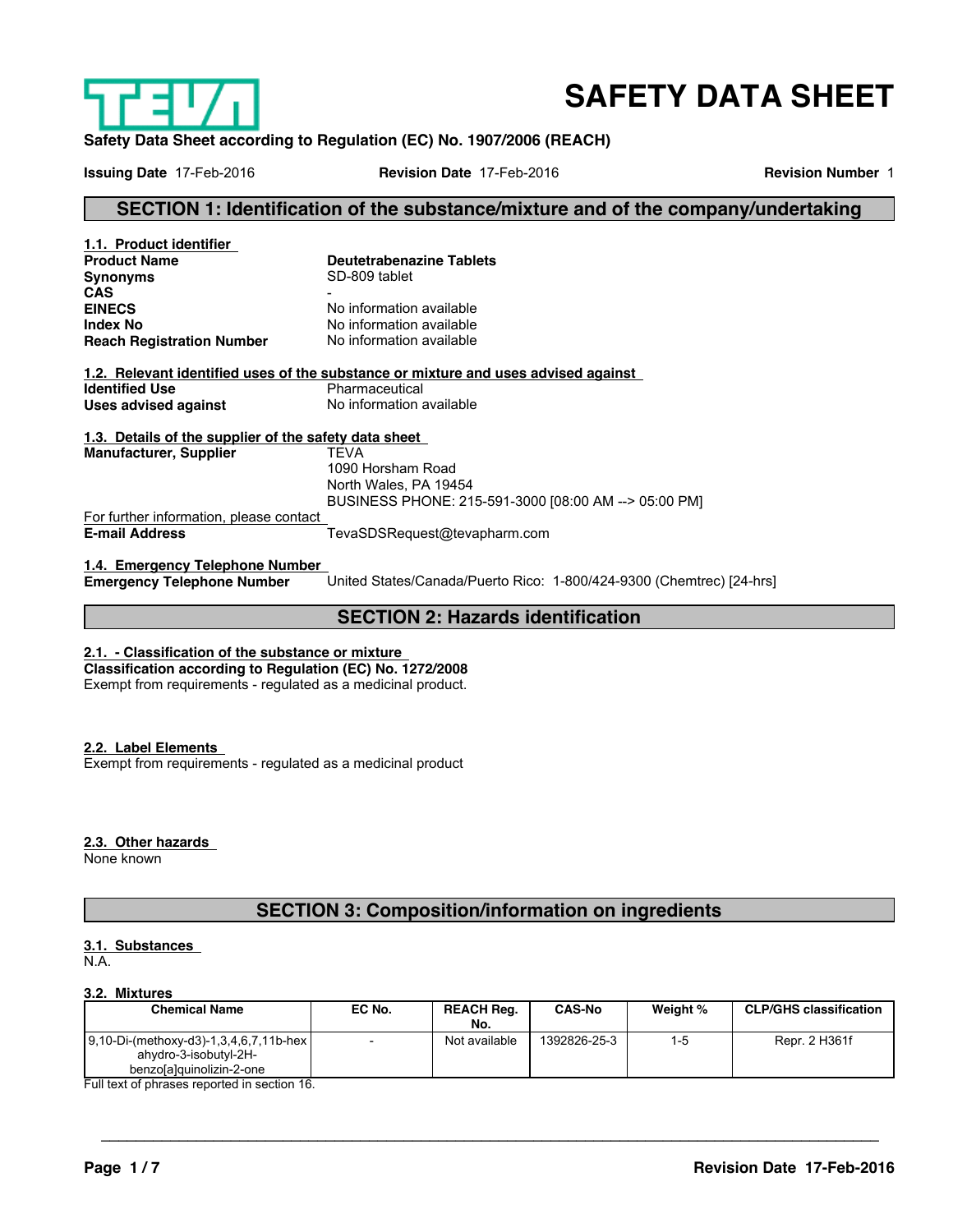# **SECTION 4: First aid measures**

 $\_$  ,  $\_$  ,  $\_$  ,  $\_$  ,  $\_$  ,  $\_$  ,  $\_$  ,  $\_$  ,  $\_$  ,  $\_$  ,  $\_$  ,  $\_$  ,  $\_$  ,  $\_$  ,  $\_$  ,  $\_$  ,  $\_$  ,  $\_$  ,  $\_$  ,  $\_$  ,  $\_$  ,  $\_$  ,  $\_$  ,  $\_$  ,  $\_$  ,  $\_$  ,  $\_$  ,  $\_$  ,  $\_$  ,  $\_$  ,  $\_$  ,  $\_$  ,  $\_$  ,  $\_$  ,  $\_$  ,  $\_$  ,  $\_$  ,

#### **4.1. Description of first aid measures**

| <b>Eve Contact</b>  | Rinse thoroughly with plenty of water for at least 15 minutes and consult a physician.                                    |
|---------------------|---------------------------------------------------------------------------------------------------------------------------|
| <b>Skin Contact</b> | Wash off immediately with soap and plenty of water removing all contaminated clothing and                                 |
|                     | shoes.                                                                                                                    |
| Ingestion           | Clean mouth with water, only if the person is conscious. Get medical attention.                                           |
| <b>Inhalation</b>   | If breathing is difficult, give oxygen. If not breathing, give artificial respiration. Remove from<br>exposure, lie down. |

### **4.2. Most important symptoms and effects, both acute and delayed**

**See product insert.**

# **4.3. Indication of immediate medical attention and special treatment needed**

**Treat symptomatically.** 

### **SECTION 5: Fire-fighting measures**

### **5.1. Extinguishing media**

**Suitable Extinguishing Media** Water spray. Carbon dioxide (CO 2). Foam. Dry powder. **Unsuitable extinguishing media** No information available.

### **5.2. Special hazards arising from the substance or mixture**

Thermal decomposition can lead to release of irritating gases and vapors. Combustible material.

### **5.3. Advice for firefighters**

### **Special protective equipment for firefighters**

As in any fire, wear self-contained breathing apparatus pressure-demand, MSHA/NIOSH (approved or equivalent) and full protective gear.

### **SECTION 6: Accidental release measures**

#### **6.1. Personal precautions, protective equipment and emergency procedures**

Use personal protective equipment. Avoid contact with dusts/fumes/mists/vapors.

- **6.1.1. For non-emergency personnel Protective equipment** See section 8 **Emergency procedures** Evacuate the danger area and alert emergency team
- **6.1.2. For emergency responders**

See section 8

### **6.2. Environmental Precautions**

Prevent entry into waterways, sewers, basements or confined areas. Prevent further leakage or spillage if safe to do so.

 $\_$  , and the set of the set of the set of the set of the set of the set of the set of the set of the set of the set of the set of the set of the set of the set of the set of the set of the set of the set of the set of th

### **6.3. Methods and materials for containment and cleaning up**

**6.3.1. Methods for Containment**

# No information available.

# **6.3.2. For cleaning up**

Take up mechanically and collect in suitable container for disposal.

**6.3.3. Other information**

No information available

#### **6.4. Reference to other sections**

See Sections 8 & 13 for additional information.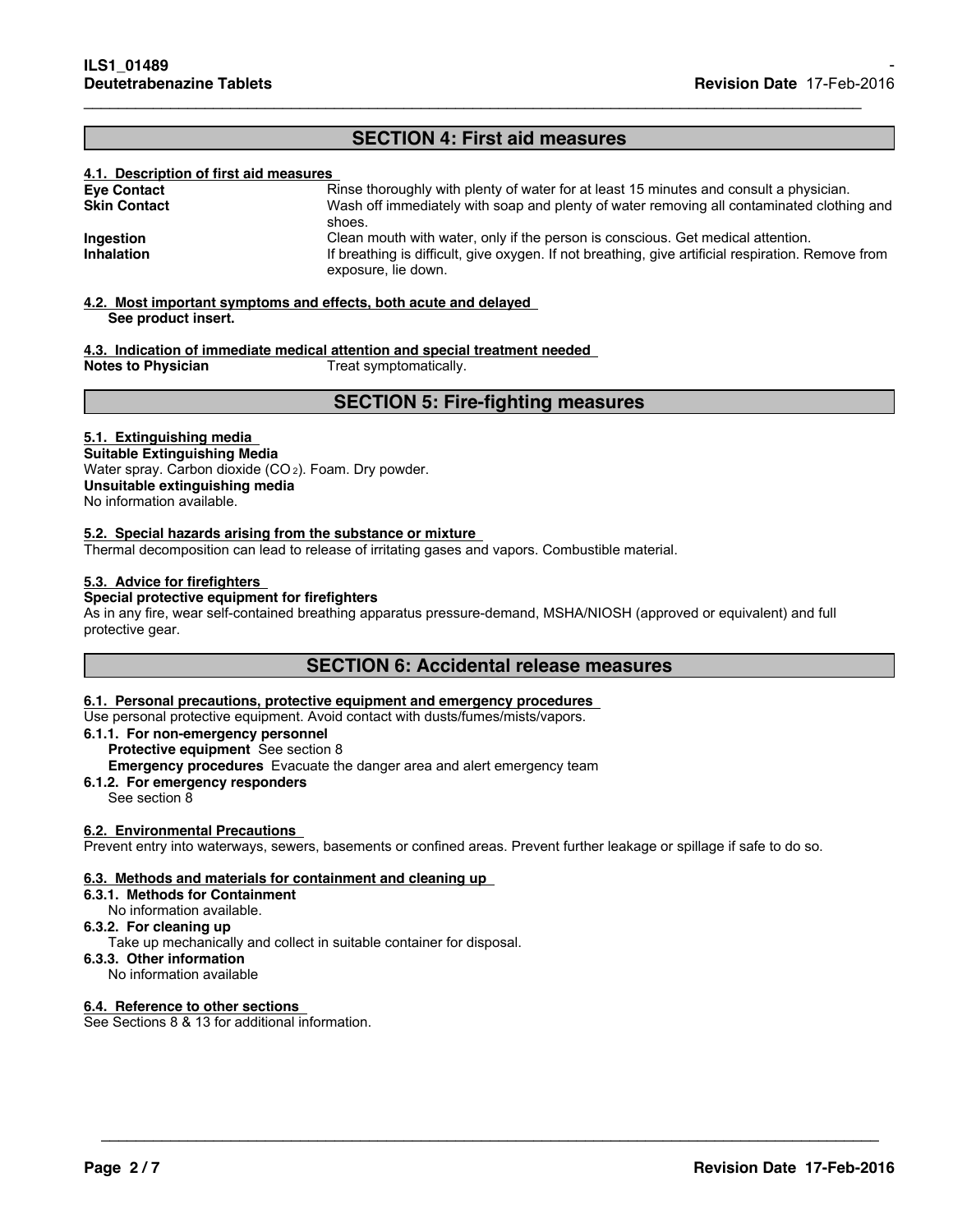# **SECTION 7: Handling and storage**

 $\_$  ,  $\_$  ,  $\_$  ,  $\_$  ,  $\_$  ,  $\_$  ,  $\_$  ,  $\_$  ,  $\_$  ,  $\_$  ,  $\_$  ,  $\_$  ,  $\_$  ,  $\_$  ,  $\_$  ,  $\_$  ,  $\_$  ,  $\_$  ,  $\_$  ,  $\_$  ,  $\_$  ,  $\_$  ,  $\_$  ,  $\_$  ,  $\_$  ,  $\_$  ,  $\_$  ,  $\_$  ,  $\_$  ,  $\_$  ,  $\_$  ,  $\_$  ,  $\_$  ,  $\_$  ,  $\_$  ,  $\_$  ,  $\_$  ,

### **7.1. Precautions for Safe Handling**

### **Handling**

Avoid contact with skin, eyes and clothing. Handle in accordance with good industrial hygiene and safety practice. Do not breathe vapors/dust. Provide appropriate exhaust ventilation at places where dust is formed.

### **Hygiene Measures**

Handle in accordance with good industrial hygiene and safety practice.

#### **7.2. Conditions for safe storage, including any incompatibilities**

Keep containers tightly closed in a dry, cool and well-ventilated place. Keep in properly labeled containers. Store at room temperature. Protect from light.

| 7.3. Specific end use(s) |  |  |
|--------------------------|--|--|
|                          |  |  |

| No information available. |
|---------------------------|
| No information available. |
|                           |

## **SECTION 8: Exposure controls/personal protection**

| 8.1. Control parameters<br><b>Exposure Limits</b>     | No occupational exposure limit values have been defined by authorities in production<br>Country. |
|-------------------------------------------------------|--------------------------------------------------------------------------------------------------|
| <b>Biological occupational exposure</b><br>limits     | No information available.                                                                        |
| Derived No Effect Level (DNEL)                        | No information available.                                                                        |
| <b>Predicted No Effect Concentration</b><br>(PNEC)    | No information available.                                                                        |
| 8.2. Exposure controls<br><b>Engineering Measures</b> | Appropriate Engineering Controls.                                                                |
| Personal protective equipment                         |                                                                                                  |
| Eye/face protection<br><b>Skin protection:</b>        | Use eye protection appropriate for the task.                                                     |
| - Body protection                                     | Use protective clothing appropriate for the task.                                                |
| - Hand protection                                     | Use appropriate protective gloves.                                                               |
| <b>Respiratory Protection</b>                         | No respiratory protection needed for normal handling of this product.                            |
| <b>Environmental exposure controls</b>                | No information available.                                                                        |

 $\_$  , and the set of the set of the set of the set of the set of the set of the set of the set of the set of the set of the set of the set of the set of the set of the set of the set of the set of the set of the set of th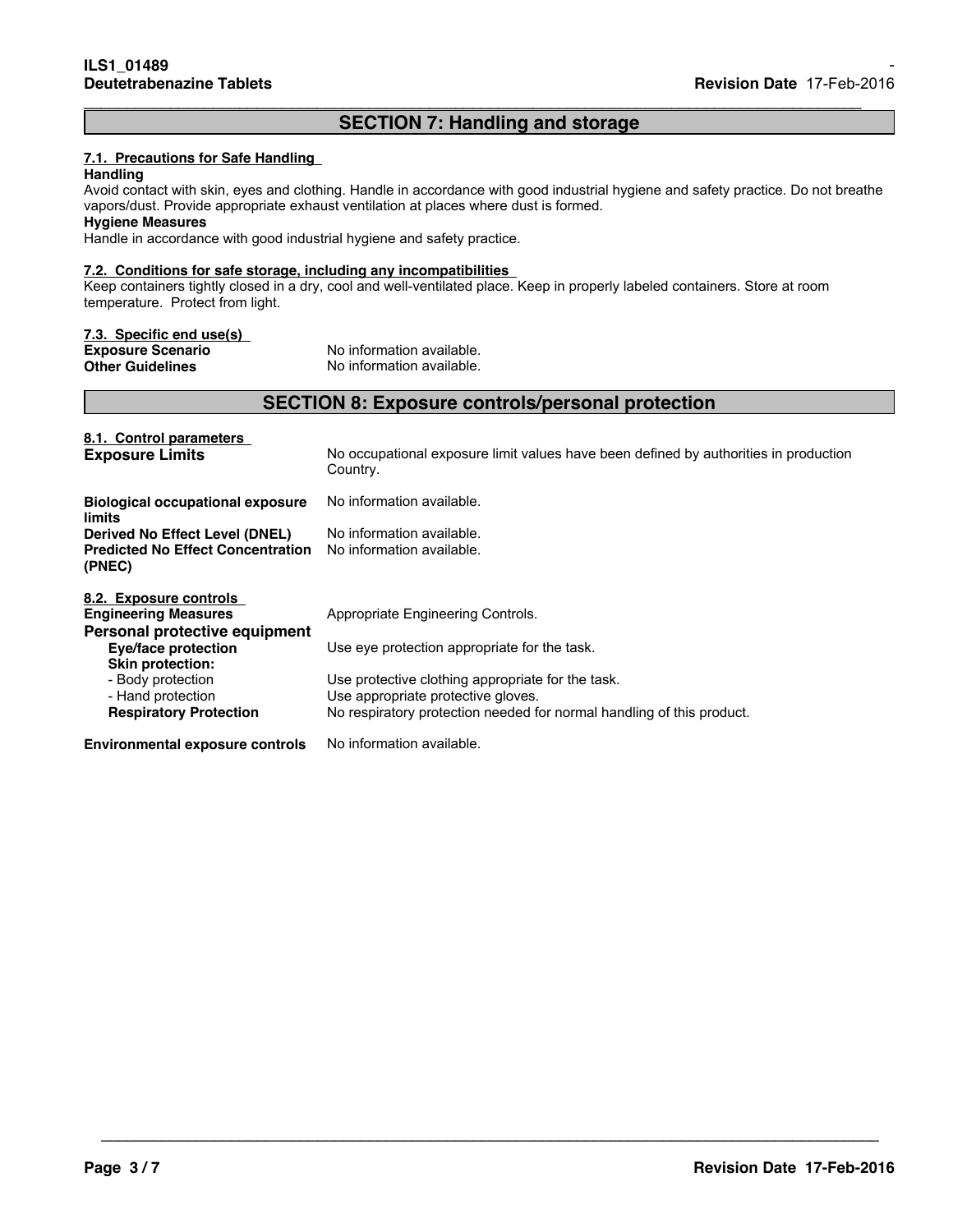# **SECTION 9: Physical and chemical properties**

 $\_$  ,  $\_$  ,  $\_$  ,  $\_$  ,  $\_$  ,  $\_$  ,  $\_$  ,  $\_$  ,  $\_$  ,  $\_$  ,  $\_$  ,  $\_$  ,  $\_$  ,  $\_$  ,  $\_$  ,  $\_$  ,  $\_$  ,  $\_$  ,  $\_$  ,  $\_$  ,  $\_$  ,  $\_$  ,  $\_$  ,  $\_$  ,  $\_$  ,  $\_$  ,  $\_$  ,  $\_$  ,  $\_$  ,  $\_$  ,  $\_$  ,  $\_$  ,  $\_$  ,  $\_$  ,  $\_$  ,  $\_$  ,  $\_$  ,

### **9.1. Information on basic physical and chemical properties**

**Appearance Physical State** solid and **Physical State** solid and **Physical State** solid solid **Odor Odor No information available**<br> **Odour Threshold No information available**<br>
No information available **Odour Threshold**<br> **Odour Threshold**<br> **pH** No information available **Melting Point/Range<br>Boiling Point/Range Boiling Point/Range No information available**<br> **Flash Point No information available**<br>
No information available **Evaporation Rate Example 2018** No information available<br> **Flammability (solid, gas)** No information available **Flammability (solid, gas) Flammability Limits in Air Upper** No information available **Lower**<br> **Lower**<br> **Vapor Pressure**<br> **Vapor Pressure**<br> **Vapor Pressure**<br> **Vapor Pressure Vapor Pressure** Noinformation available<br> **Vapor Density**<br>
No information available<br>
Noinformation available **Relative Density No information available No information available Solubility**<br> **Autoignition Temperature**<br> **Autoignition Temperature**<br> **Autoignition Temperature Autoignition Temperature**<br> **Decomposition Temperature Example 20**<br>
No information available **Decomposition Temperature<br>Viscosity Explosive Properties**<br> **Oxidizing Properties**<br> **Oxidizing Properties**<br> **No information available Oxidizing Properties 9.2. Other information**  No information available

No information available<br>No information available **No information available** 

**No information available No information available**<br>No information available

# **SECTION 10: Stability and reactivity**

 $\_$  , and the set of the set of the set of the set of the set of the set of the set of the set of the set of the set of the set of the set of the set of the set of the set of the set of the set of the set of the set of th

#### **10.1. Reactivity**

No information available.

### **10.2. Chemical Stability**

Stable under normal conditions.

### **10.3. Possibility of hazardous reactions**

None under normal processing.

### **10.4. Conditions to avoid**

Excessive heat, Moisture.

### **10.5. Incompatible materials.**

Strong oxidizing agents.

### **10.6. Hazardous decomposition products**

May emit toxic fumes under fire conditions.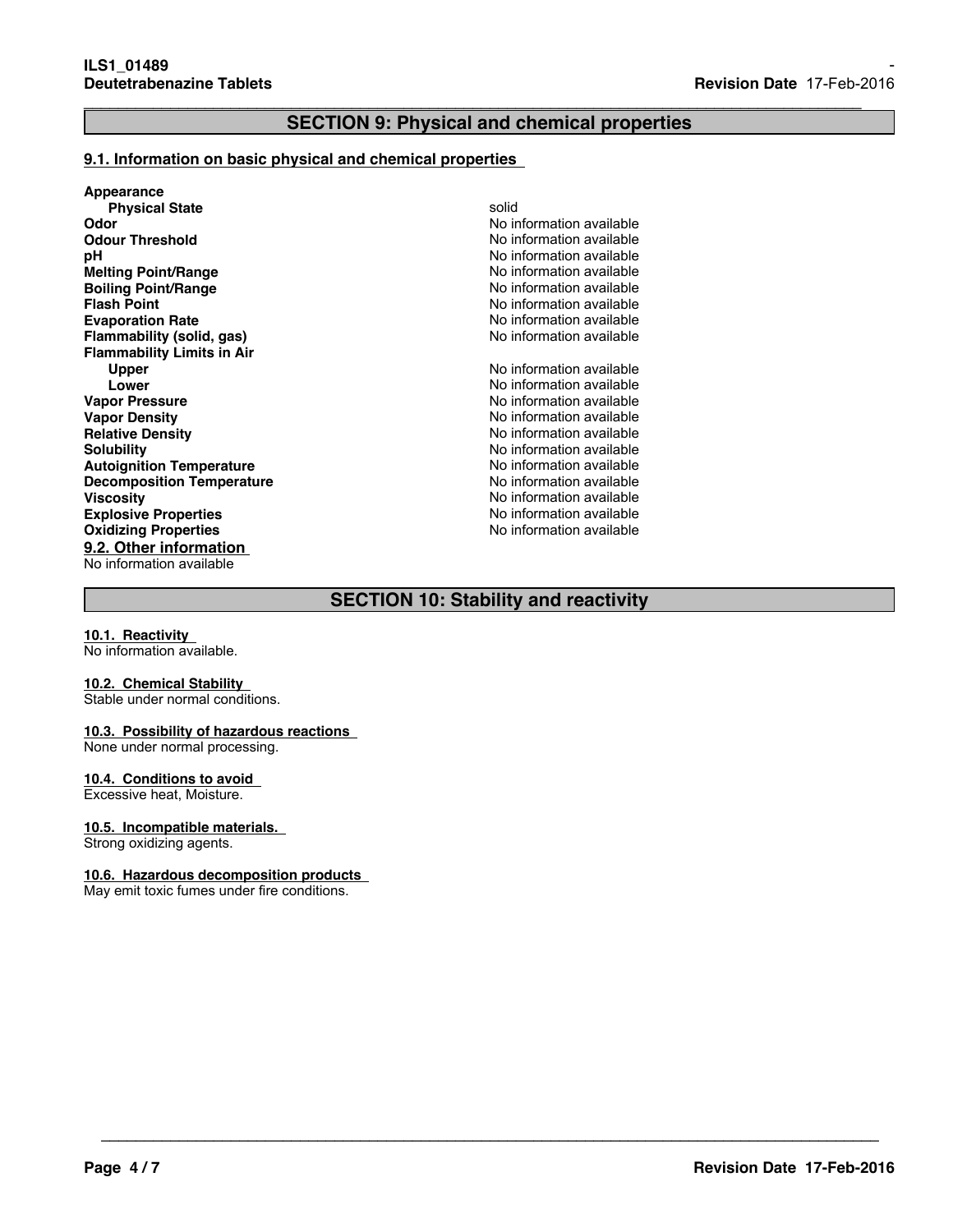# **SECTION 11: Toxicological information**

 $\_$  ,  $\_$  ,  $\_$  ,  $\_$  ,  $\_$  ,  $\_$  ,  $\_$  ,  $\_$  ,  $\_$  ,  $\_$  ,  $\_$  ,  $\_$  ,  $\_$  ,  $\_$  ,  $\_$  ,  $\_$  ,  $\_$  ,  $\_$  ,  $\_$  ,  $\_$  ,  $\_$  ,  $\_$  ,  $\_$  ,  $\_$  ,  $\_$  ,  $\_$  ,  $\_$  ,  $\_$  ,  $\_$  ,  $\_$  ,  $\_$  ,  $\_$  ,  $\_$  ,  $\_$  ,  $\_$  ,  $\_$  ,  $\_$  ,

### **11.1. Information on toxicological effects**

### **For Deutetrabenazine**

| acute toxicity                    | No information available.                                                                                    |
|-----------------------------------|--------------------------------------------------------------------------------------------------------------|
| skin corrosion/irritation         | No information available.                                                                                    |
| serious eye damage/irritation     | No information available.                                                                                    |
| respiratory or skin sensitization | No information available.                                                                                    |
| germ cell mutagenicity            | No evidence of mutagenicity in non-clinical studies.                                                         |
| carcinogenicity                   | No studies have been performed.                                                                              |
| reproductive toxicity             | Some evidence of effects on fertility in animal studies. No evidence of teratogenicity in<br>animal studies. |
| STOT - single exposure            | No information available.                                                                                    |
| <b>STOT</b> - repeated exposures  | No information available.                                                                                    |
| aspiration hazard                 | No information available.                                                                                    |
|                                   |                                                                                                              |

### **Other Information**

No information available.

## **SECTION 12: Ecological information**

### **For Deutetrabenazine**

### **12.1. Toxicity**

**Ecotoxicity effects** No information available.

#### **12.2. Persistence and degradability**

No information available.

#### **12.3. Bioaccumulative potential**

For Deutetrabenazine: Expected to bioaccumulate : Log Po/w >/=3 (EC) or >/=4 (GHS).

#### **12.4. Mobility in soil**

No information available.

#### **12.5. Results of PBT and vPvB assessment**

No information available.

### **12.6. Other adverse effects**

**Endocrine Disruptor Information** Not available.

# **SECTION 13: Disposal considerations**

# **13.1. Waste treatment methods Waste from Residues/Unused Products**

Dispose of in accordance with local regulations.

 $\_$  , and the set of the set of the set of the set of the set of the set of the set of the set of the set of the set of the set of the set of the set of the set of the set of the set of the set of the set of the set of th

Empty containers should be taken for local recycling, recovery or waste disposal.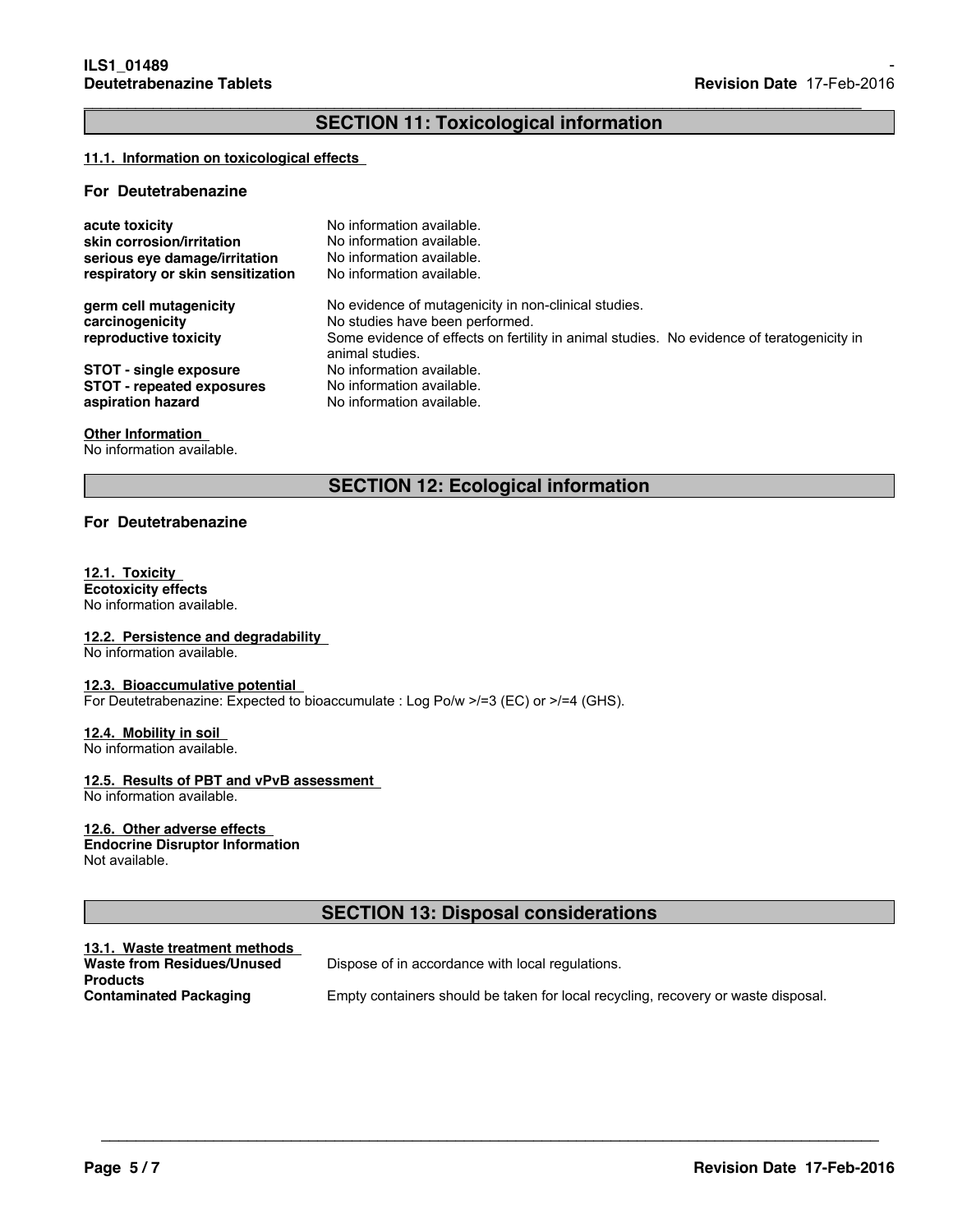# **SECTION 14: Transport information**

 $\_$  ,  $\_$  ,  $\_$  ,  $\_$  ,  $\_$  ,  $\_$  ,  $\_$  ,  $\_$  ,  $\_$  ,  $\_$  ,  $\_$  ,  $\_$  ,  $\_$  ,  $\_$  ,  $\_$  ,  $\_$  ,  $\_$  ,  $\_$  ,  $\_$  ,  $\_$  ,  $\_$  ,  $\_$  ,  $\_$  ,  $\_$  ,  $\_$  ,  $\_$  ,  $\_$  ,  $\_$  ,  $\_$  ,  $\_$  ,  $\_$  ,  $\_$  ,  $\_$  ,  $\_$  ,  $\_$  ,  $\_$  ,  $\_$  ,

| 14.1.                                                                                                                              |                                                                                           |  |
|------------------------------------------------------------------------------------------------------------------------------------|-------------------------------------------------------------------------------------------|--|
| UN-No                                                                                                                              | Not hazardous for transport                                                               |  |
| 14.2.<br><b>Proper Shipping Name</b>                                                                                               | Not hazardous for transport                                                               |  |
| 14.3. Transport hazard class(es)<br>ADR / RID / ADN (land transport)<br><b>IMDG</b> (sea transport)<br>IATA / ICAO (air transport) | Not hazardous for transport<br>Not hazardous for transport<br>Not hazardous for transport |  |
| 14.4.<br><b>Packing Group</b>                                                                                                      | Not hazardous for transport                                                               |  |
| 14.5. Environmental hazards<br><b>Marine Pollutant</b>                                                                             | No information available                                                                  |  |
| 14.6. Special precautions for user<br><b>Emergency No.</b><br><b>ADR/RID-Labels</b>                                                | No information available<br>No information available                                      |  |
| 14.7. Transport in bulk according to Annex II of MARPOL 73/78 and the IBC Code                                                     |                                                                                           |  |
| <b>Tecnical name</b>                                                                                                               | No information available                                                                  |  |
| Ship type                                                                                                                          | No information available                                                                  |  |
| Annex II                                                                                                                           | No information available                                                                  |  |

# **SECTION 15: Regulatory information**

 $\_$  , and the set of the set of the set of the set of the set of the set of the set of the set of the set of the set of the set of the set of the set of the set of the set of the set of the set of the set of the set of th

#### **15.1. Safety, health and environmental regulations/legislation specific for the substance or mixture**

#### - Regulation 1907/2006/EC (REACH) and successive modifications

- Regulation 1272/2008 (CLP) and successive modifications
- D.Lgs. 81/2008 and successive modifications and Dir. 2009/161/EU

- REGULATION (EU) 2015/830

### **15.2. Chemical Safety Assessment**

No information available